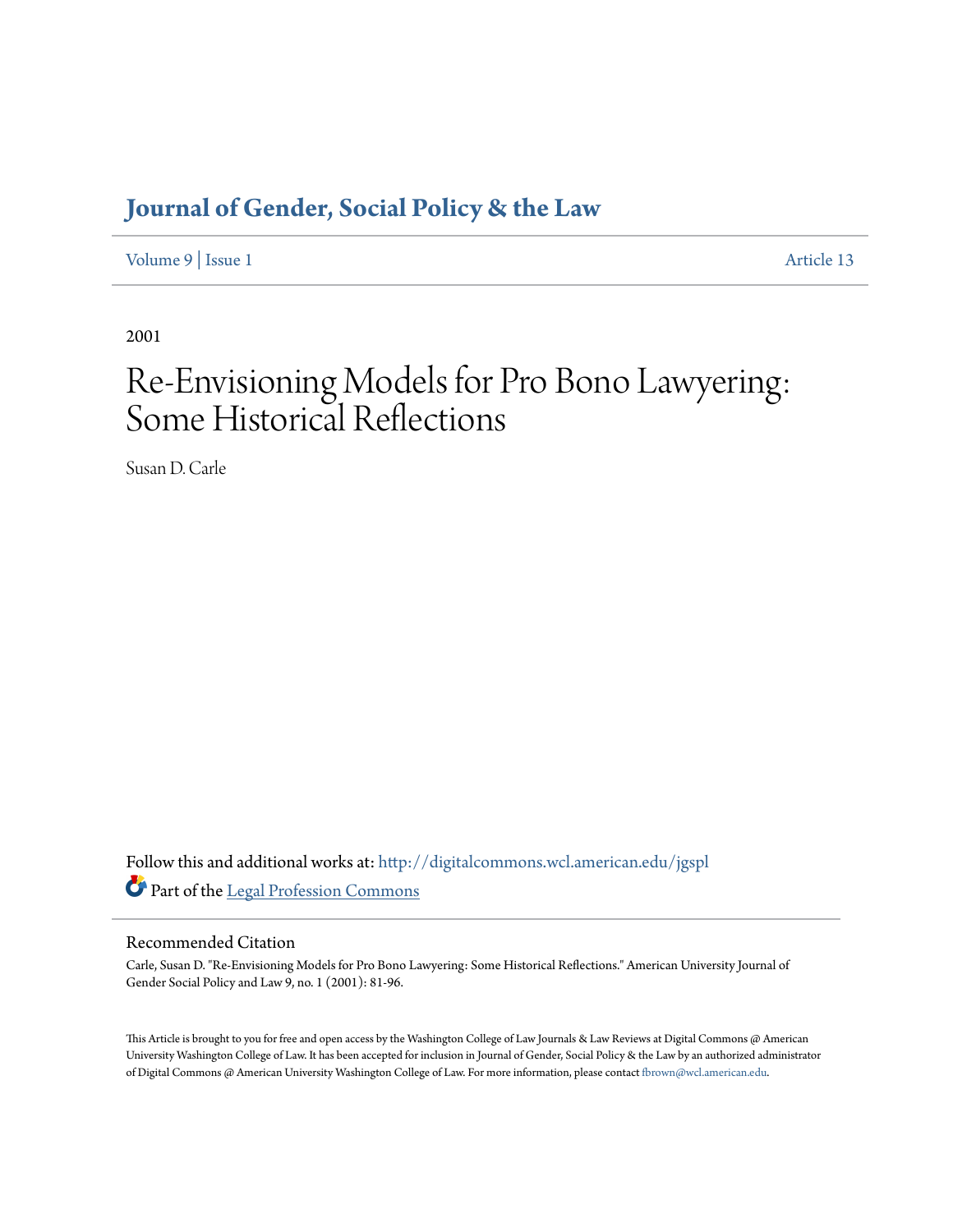# RE-ENVISIONING MODELS FOR PRO BONO LAWYERING: SOME HISTORICAL REFLECTIONS

#### SUSAN D. CARLE\*

*Pro bono publico*: literally, for the public good. ABA Model Rule of Professional Conduct 6.1(a) defines this term as the provision of legal representation without a fee to persons of limited means.<sup>1</sup> In my remarks I want to explore an implicit dichotomy underlying this definition of pro bono work--namely, the way it sets up a rigid binary opposition between public and private, and also between altruism and self-help. I'm going to take a somewhat provocative position and argue that this understanding of pro bono law is based in outmoded, early twentieth century ideas that do not serve us well today.

More specifically, I will argue, drawing on two historical case studies as examples, the core model for pro bono lawyering reflected in Model Rule 6.1 embodies a conception of pro bono lawyering out of a sense of *noblesse oblige*. That model can be traced to elite lawyers affiliated with leading public interest organizations at the turn of the twentieth century. The Model Rules' adoption of this vision of pro bono lawyering overlooks another model of public interest lawyering from the same period, which involved grassroots efforts by lawyers who were not part of the professional elite. These lawyers took on public interest cases out of a commitment to the same political and social goals as their clients, and did not rigidly distinguish between self and other, public and private, and no fee versus paid services. I question the consequences of our contemporary privileging of the first elitist model for public interest lawyering over the second, and urge us to discard the rigid and anachronistic dichotomies on which our thinking about public interest lawyering rests.

The history underlying our current conceptions of pro bono

1

<sup>\*</sup> Associate Professor of Law, American University, Washington College of Law. Professor Carle received the American Association of Law Schools' Best Scholarly Paper Award for her research on the early legal activities of the NAACP, on which this presentation is based in part.

<sup>1.</sup> ABA MODEL RULE OF PROFESSIONAL CONDUCT 6.1(a) .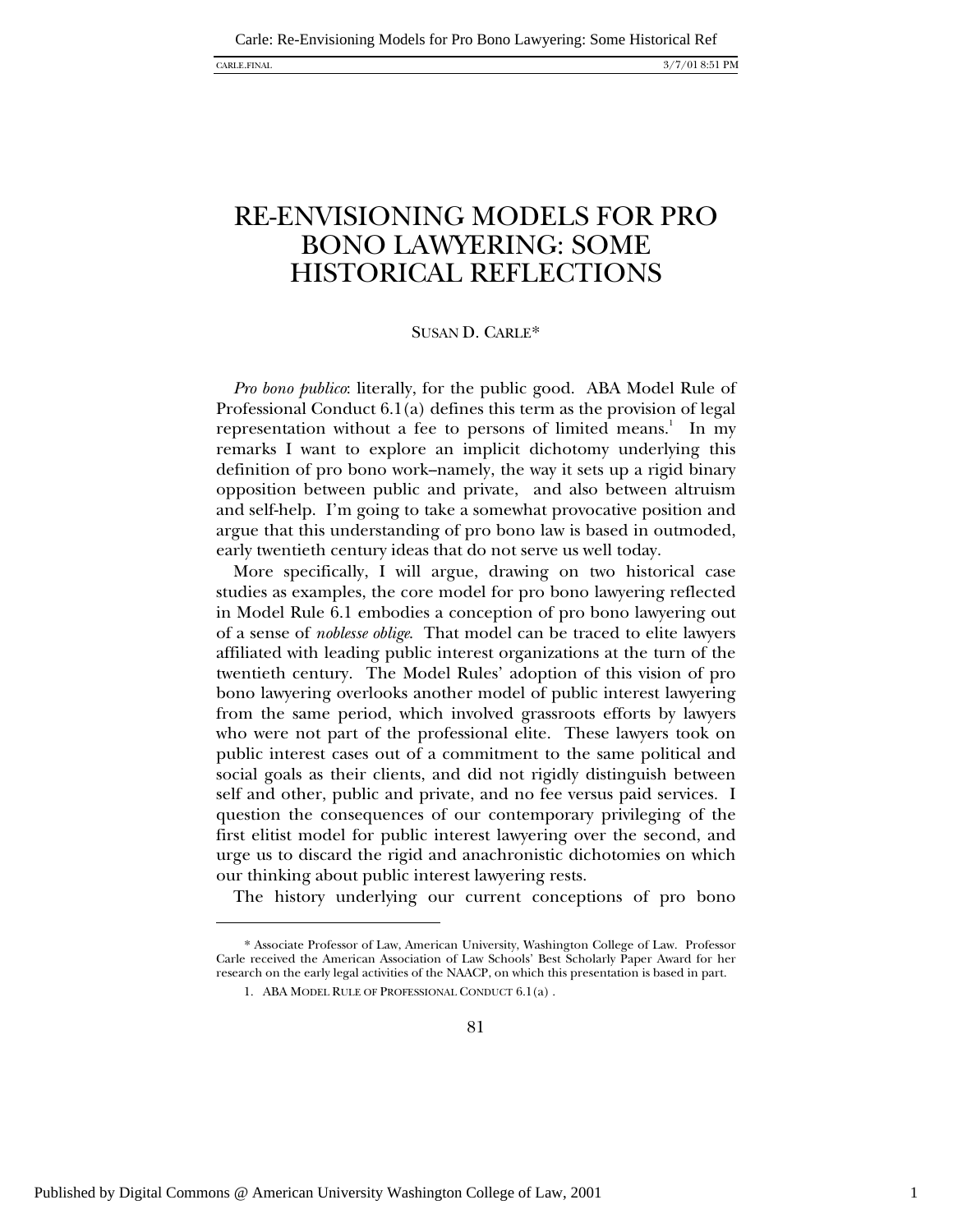lawyering is complex, of course. One clear source can be traced to the explosion of national organizations working for civic improvement in the decades surrounding the turn of the twentieth century--that is, from 1890 or so until the United States' entry into World War I in 1917, a period sometimes referred to as the Progressive Era.<sup>2</sup> In that period new national organizations experimented with litigation models and forms of legal practice that gave rise to ideas about how to organize lawyering "in the public interest" that are still very much with us today. It was, for example, during this period that earlier grassroots efforts to develop "test cases" to litigate civil rights in the courts coalesced in the birth of a new national civil rights organization called the National Association for the Advancement of Colored People ("NAACP").<sup>3</sup> We still view the NAACP's national test case campaign to desegregate the nation's schools as the epitome of American ideals about how to use public impact litigation to promote public interest objectives.

It was also during the early twentieth century that the National Consumers League ("NCL") mounted its litigation campaign to defend state protective labor legislation from constitutional attack. Today the name of the National Consumers League is not nearly as evocative of conceptions of public interest law as is the NAACP's. But the NCL's legal work contributed to the development of public interest law in its own right. It was, for example, an NCL case that produced the famous "Brandeis brief," a term that has come to refer to a briefing strategy that marshals facts and figures in lieu of precedents and legal doctrines to convince a court to rule in a certain way in the interest of making good public policy.<sup>4</sup>

Less well known is the fact that the Brandeis brief was drafted, not by Louis Brandeis, but by Josephine Goldmark, an assistant to Florence Kelley, the secretary (or what we would today call the executive director) of the NCL. Brandeis did argue the case before the U.S. Supreme Court, resulting in the Court's opinion in *Muller v.*

<sup>2</sup>*. See generally* Louis Galambos, *The Emerging Organizational Synthesis in Modern American History*, 44 BUS. HIST. REV. 279 (1970) (analyzing changing conceptions of the role of national organizations' development in American history).

<sup>3.</sup> On earlier efforts to develop test case civil rights litigation, see CHARLES A. LOFGREN, THE PLESSY CASE 29-39 (1987), which traces the test case strategy in *Plessy v. Ferguson*; J. CLAY SMITH, Jr., EMANCIPATION: THE MAKING OF THE BLACK LAWYER, 1844-1944 283-85 (1993) (recounting earlier efforts to develop test case civil rights litigation); Elliott M. Rudwick, *The Niagara Movement*, 43 J. NEGRO HIST. 177, 177 (1957) (discussing how the Niagara movement was formed and worked to demand equal rights for African-Americans).

<sup>4</sup>*. See* Curtis J. Berger & Joan C. Williams, PROPERTY: LAND OWNERSHIP AND USE 818-19 (4th ed. 1997) (noting that the first "Brandeis brief" used in *Muller v. Oregon* presented comprehensive statistics to show working longer than ten hours a day in a factory was detrimental to the health, safety, and welfare of women).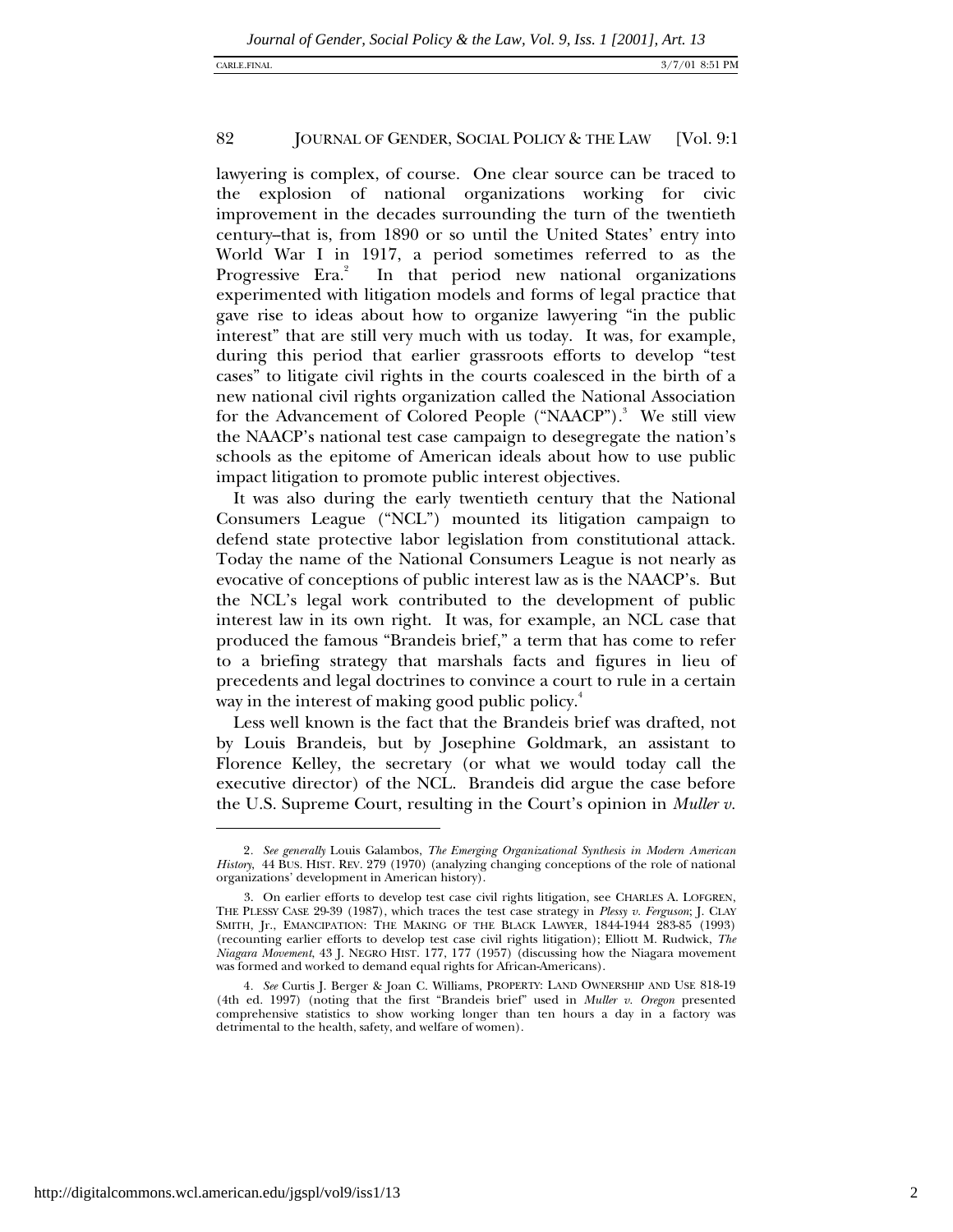*Oregon*, 5 which upheld the constitutionality of sex-specific protective labor legislation on the grounds that women's "[p]hysical structure and a proper discharge of her maternal functions-having in view not merely her own health, but the well-being of the race-justify legislation to protect her from the greed as well as the passion of man."<sup>6</sup>

*Muller* is sometimes cited as an early instance of the Court's acceptance of sociological jurisprudence, a forerunner of legal realism, which called on courts and lawyers to look beyond legal formalism to empirical data that would demonstrate the real impact of law on people's lives.<sup>7</sup> More frequently, modern-day feminists cite *Muller v. Oregon* as a favorite "bad case" that demonstrates sex stereotyping by old-fashioned courts.8 Today we read *Muller* as showing how factual "truths" are deeply permeated by ideology and politics. *Muller* also stands for the historical origins of deep schisms in American feminism between so-called "equal treatment" and "difference" feminists. Another interesting group of historians has been studying the NCL and other women's civic reform groups of the Progressive Era in order to trace what they call the "maternalist" underpinnings of the New Deal welfare state.<sup>9</sup>

In short, both of these organizations, the NAACP and the NCL, have been important in the development of American public policy. What we don't think so much about, however, are the contributions these organizations made to the development of models about how to carry out public interest law practice. In my remarks I want to suggest

 $\overline{a}$ 

8*. See generally* Anne Dailey, *Lochner for Women*, 74 TEX. L. REV. 1217 (1996) (disputing conventional view of *Muller* as inaugurating new Progressive jurisprudence); Julie Novkov, *Liberty, Protection, and Women's Work*, 21 L. & SOC. INQUIRY 857, 857 (1996) (arguing that caselaw upholding protective labor legislation reflected courts' conceptions of men's and women's liberty interests as differing); *see, e.g.,* Mary Becker, *From Muller v. Oregon to Fetal Vulnerability Policies*, 53 U. CHI. L. REV*.* 1219, 1219-25 (1986) (pointing out examples of sex stereotyping in NCL's briefs).

9*. See generally* MOTHERS OF A NEW WORLD (Seth Koven & Sonya Michel eds., 1993); WOMEN, THE STATE, AND WELFARE (Linda Gordon ed., 1990); THEDA SKOCPOL, PROTECTING SOLDIERS AND MOTHERS: THE POLITICAL ORIGINS OF SOCIAL POLICY IN THE UNITED STATES (1992); *see, e.g.,* Linda Kerber, *Separate Spheres, Female Worlds, Woman's Place*, 75 J. AM. HIST*.* 9 (1988); Ann Shola Orloff, *Gender in Early U.S. Social Policy*, 3 J. POL. HIST*.* 249 (1991).

<sup>5. 208</sup> U.S. 412 (1908).

<sup>6</sup>*. Id.* at 422.

<sup>7.</sup> For general discussions of sociological jurisprudence, see Edward G. White, *From Sociological Jurisprudence to Realism, in* PATTERNS OF LEGAL THOUGHT 99 (Edward G. White ed. 1978), which describes how sociological jurisprudence emerged as part of the Progressive movement; *see also* JOHN W. JOHNSON, AMERICAN LEGAL CULTURE, 1908-1940, 129 (1981) ("[I]n order to grasp the real impact of industrialization, urbanization, and immigration on American life, the Progressives endorsed empirical studies of social phenomena."). *See generally* Robert Gordon, *Legal Thought and Legal Practice in the Age of American Enterprise, in* PROFESSIONALS AND PROFESSIONAL IDEOLOGIES IN AMERICA 95 (G. Geison ed., 1983).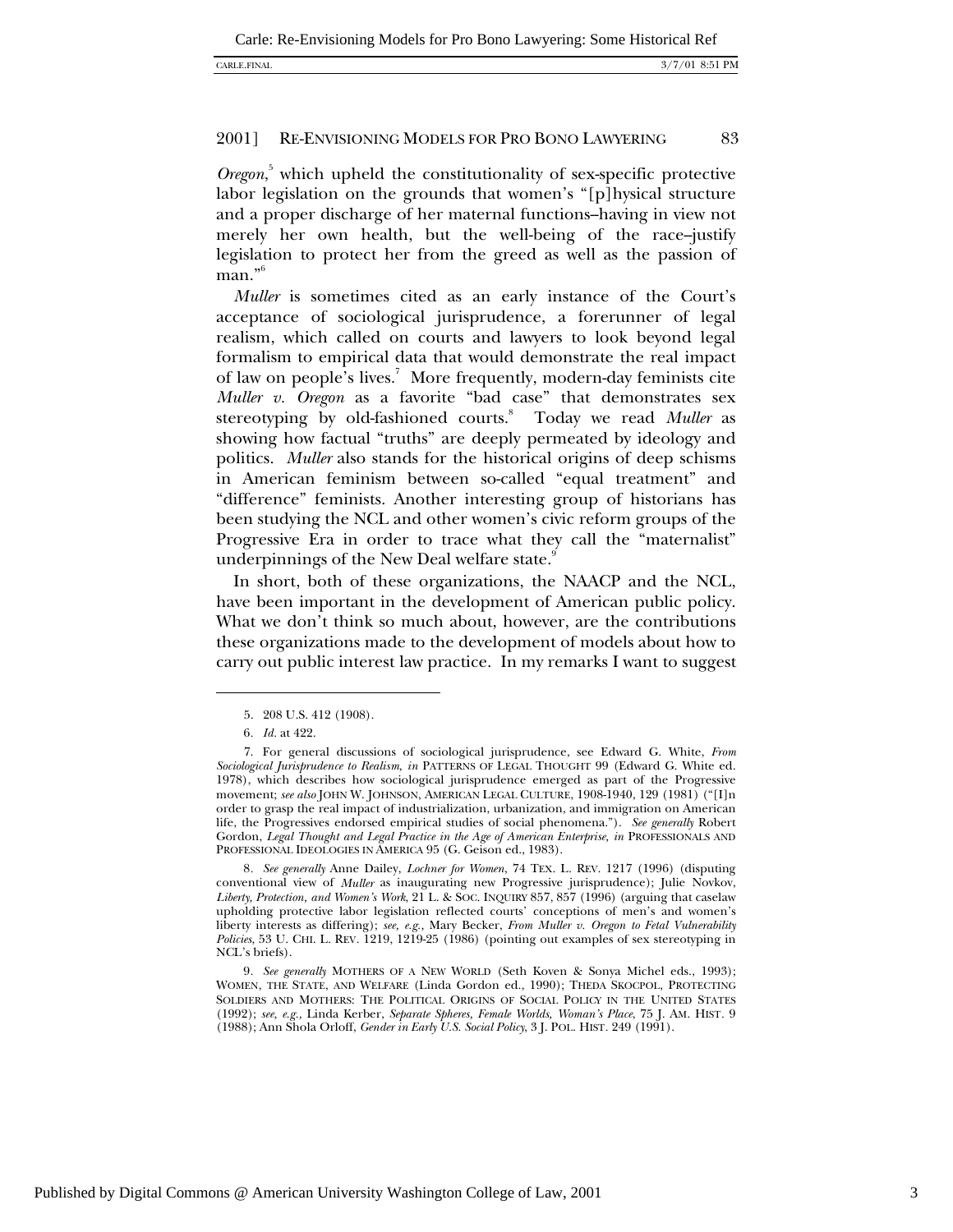some lines of inquiry into that question.

#### THE NAACP

In a much longer paper I'm just completing now, I examine the first decade of the NAACP's legal work, in the years between 1910 and  $1920.^{10}$  Although abundant scholarship examines the NAACP's history after 1920 through *Brown v. Board of Education* in 1954 and after, $\frac{11}{11}$  this early period is not well explored. It is also, significantly, and perhaps relatedly, a period in which relatively conservative, elite members of the bar establishment, almost all of whom were white, directed the NAACP's national legal strategy.

To give one example: Moorfield Storey served as the NAACP's president and primary Supreme Court advocate in the 1910s and first half of the 1920s. Storey was a Boston blue blood whose parents had been active in the abolitionist movement.<sup>12</sup> Storey inherited from his father an outspoken commitment to African-American civil rights on the domestic front and anti-imperialism in the international context.<sup>13</sup> But he was a deeply traditional legal thinker. Storey headed a highly successful law firm in Boston, where he represented many corporate clients including the notorious United Fruit  $Company.<sup>14</sup>$ 

12. For biographies of Storey, see WILLIAM B. HIXSON, MOORFIELD STOREY AND THE ABOLITIONIST TRADITION 2 (1972), which describes Storey's Puritan upbringing and the influence of his father's politics and social standing on his career as an activist [hereinafter, HIXSON, ABOLITIONIST TRADITION]; MARK DEWOLFE HOWE, PORTRAIT OF AN INDEPENDENT: MOORFIELD STOREY, 1845-1929*,* 22-23 (1932) (quoting Storey's explanation that "[his] father acted with anti-slavery Whigs and was a Sumner Republican. [His] mother was an abolitionist").

13*. See* HIXSON, ABOLITIONIST TRADITION, *supra* note 12, at 36-97 (identifying the Spanish-American War as a platform for Storey to voice his anti-imperialist views, particularly his concerns about how U.S. policy would affect the citizens of Cuba); HOWE, *supra* note 12, at 196- 229 (recounting Storey's opposition to imperialism as president of the Anti-Imperialist League).

14. Storey successfully defended this client against antitrust charges after United Fruit engineered the Costa Rican government's seizure of a rival company's property and supplies in Panama. *See* American Banana Co. v. United Fruit Co., 213 U.S. 347, 359 (1909) (dismissing a complaint against the defendant under the Sherman Anti-Trust Act for conspiring with Costa Rican officials to put competitors out of business). Storey's biographers say remarkably little about his role in representing the United Fruit Company, a facet of his professional life that seems notably inconsistent with his political persona. Storey later explained in his unpublished autobiography, perhaps somewhat defensively, "We did not undertake to advise [United Fruit] on questions of business, only questions of law." HOWE, *supra* note 12, at 185.

<sup>10.</sup> Susan Carle, *From Buchanan to Button: Legal Ethics and the Early NAACP, 1910-1920* 20 LAW & HISTORY REVIEW (forthcoming 2002) [hereinafter Carle, *From Buchanan to Button*].

<sup>11</sup>*. See generally* MARK V. TUSHNET, MAKING CIVIL RIGHTS LAW: THURGOOD MARSHALL AND THE SUPREME COURT, 1936-61 (1994) [hereinafter TUSHNET, CIVIL RIGHTS LAW]; MARK V. TUSHNET, THE NAACP'S LEGAL STRATEGY AGAINST SEGREGATED EDUCATION, 1925-1950 (1987) [hereinafter TUSHNET, THE NAACP'S LEGAL STRATEGY]; *see, e.g.,* RICHARD KLUGER, SIMPLE JUSTICE: THE HISTORY OF BROWN V. BOARD OF EDUCATION AND BLACK AMERICA'S STRUGGLE FOR EQUALITY (1975); LOREN MILLER, THE PETITIONERS: THE STORY OF THE SUPREME COURT OF THE UNITED STATES AND THE NEGRO (1966).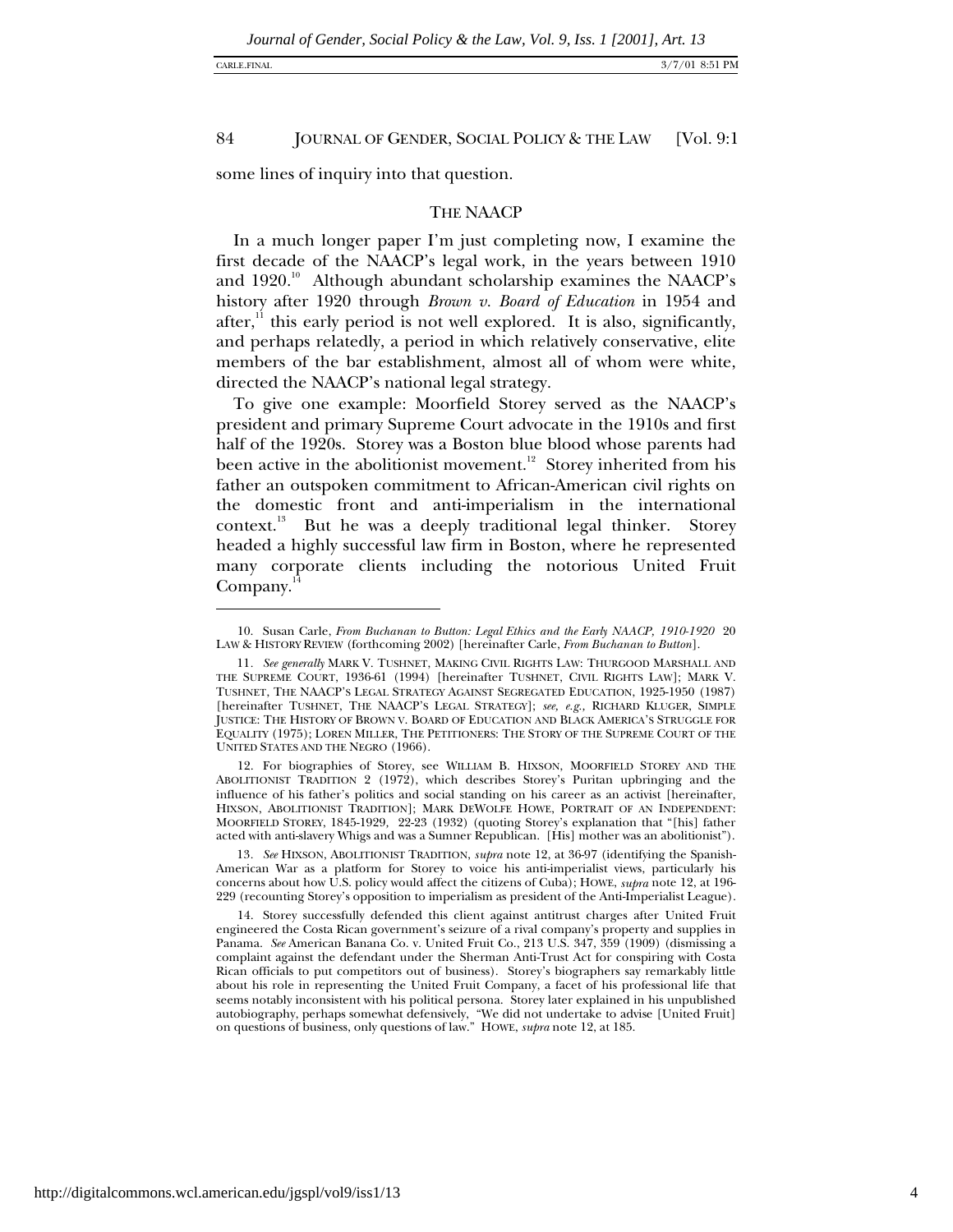#### CARLE.FINAL 3/7/01 8:51 PM

#### 2001] RE-ENVISIONING MODELS FOR PRO BONO LAWYERING 85

Even in the NAACP's first years, when white lawyers such as Moorfield Storey led the NAACP's national legal operations, the NAACP was experimenting with test case litigation strategies. Those strategies, as I examine in greater detail in my longer paper, included soliciting clients, advertising legal services, and staging facts to create just the right scenarios for test case litigation.<sup>15</sup> These practices, as I also discuss in my longer paper, arguably violated certain legal ethics rules on the books at the time.<sup>16</sup> But this misfit between traditional legal ethics rules and the NAACP's activities did not bother the members of the NAACP's first legal committee. To the contrary, these lawyers, notwithstanding their conservative bar establishment credentials, were highly enthusiastic about the NAACP's litigation plans.

As I explain in further detail in my longer paper, the NAACP's first national lawyers did not worry about running afoul of traditional legal ethics rules because they viewed their work for the NAACP as being in the "public interest."<sup>17</sup> Closely connected to this idea was a concern that the organization not be seen as taking fees from clients. So here in 1910, we see the idea that representing clients for fee and doing public interest work are incompatible.<sup>18</sup> This idea persists to this day, as shown by ABA Model Rule 6.1(a)'s linkage or conflation of no fee representation and pro bono practice.<sup>19</sup>

I also show how the NAACP's first legal committee's separation of fee-for-service work from lawyering in the "public interest" disadvantaged African-American lawyers in competing to handle the NAACP's high profile test cases.<sup>20</sup> This was because few African-

-

<sup>15</sup>*. See generally* Carle, *From Buchanan to Button*, *supra* note 10.

<sup>16</sup>*. Id.*

<sup>17</sup>*. Id.*

<sup>18.</sup> This idea was central to the public interest practice of other prominent Progressive Era lawyers as well, such as Louis Brandeis. *See* Clyde Spillenger, *Elusive Advocate: Reconsidering Brandeis as a People's Lawyer*, 105 YALE L.J. 1445, 1472 (1996) (describing how Brandeis preferred not to accept fees from his public interest clients).

<sup>19.</sup> ABA MODEL RULE OF PROFESSIONAL CONDUCT Rule 6.1(a) provides that "[a] lawyer should aspire to render at least (50) hours of pro bono publico legal services per year," and that most of these services should be provided "without fee or expectation of fee" to "persons of limited means" or organizations in matters "designed primarily to address needs of persons with limited means.'

Model Rule 6.1(b) provides that "any additional services" should be provided "at no fee or a substantially reduced fee" to various types of organizations "where the payment of standard legal fees would significantly deplete the organization's economic resources or otherwise be inappropriate"; or "at a substantially reduced fee to persons of limited means"; or through "participation in activities for improving law." MODEL RULES OF PROFESSIONAL CONDUCT Rule 6.1(b) (1983). Thus, the Rule emphasizes that the primary focus of pro bono work should be non-fee, rather than reduced fee, work. *Id.*

<sup>20.</sup> *See generally* Carle, *From Buchanan to Button, supra* note 10, at 33-34 (noting that only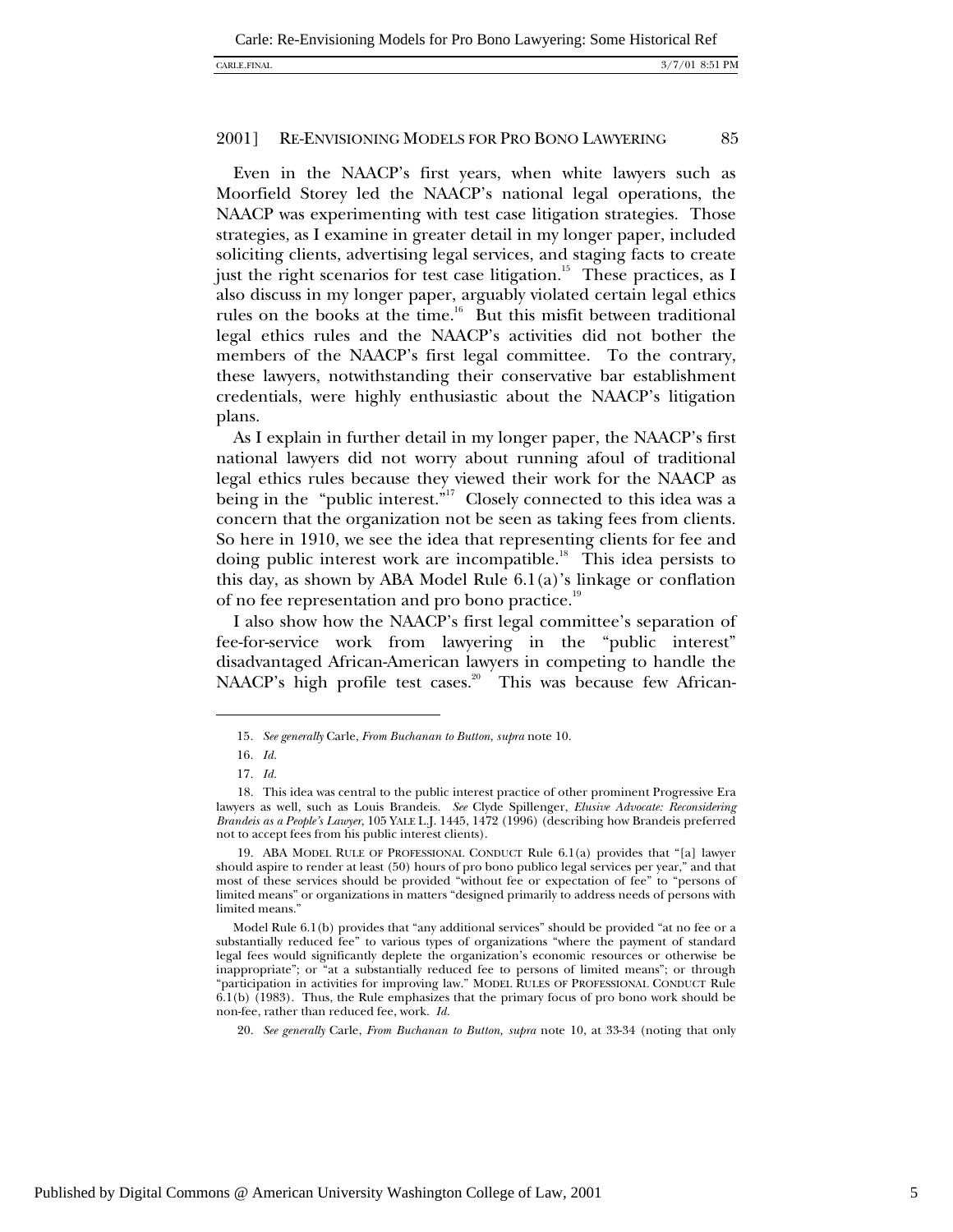l

#### 86 JOURNAL OF GENDER, SOCIAL POLICY & THE LAW [Vol. 9:1

American lawyers at the time had the economic resources to take on sustained litigation without the prospect of getting at least some compensation. In effect, a policy that sought to distance the handling of legal work for the public good from the receipt of legal fees greatly reduced the likelihood that cases would be handled by members of the very community on whose behalf they were being litigated.

This is not to say that the NAACP never paid lawyers to do its legal work. It frequently did so, especially in recruiting local counsel. One such lawyer was Scipio Africanus Jones, whom Professor Kilpatrick has already discussed.<sup>21</sup> Jones's defense of his clients in *Moore v*. *Dempsey,*<sup>22</sup> the Elaine riot case, in which he eventually saved all the defendants who received capital sentences from death, won him high regard within the NAACP. His outstanding performance greatly helped in building the national NAACP office's willingness to trust African-American lawyers to serve as chief counsel in high-profile cases.<sup>23</sup>

22. 261 U.S. 86 (1923).

23. The story behind *Moore v. Dempsey* bears fuller retelling. I draw my account here from RICHARD C. CORTNER, A MOB INTENT ON DEATH: THE NAACP AND THE ARKANSAS RIOT CASES (1988). This is the most detailed account of the facts and legal proceedings in the case; the primary materials connected with the case unfortunately were subsequently lost, so they have been examined by few other scholars.

 *Moore* arose when a group of African-American tenant farmers in rural Arkansas held a meeting in a church to raise money to start a tenants' association. The group invited the son of a white lawyer, U.S. Bratton, to the meeting to consult about their legal rights. A group of whites stormed the church and a shoot-out ensued, in which a white man was killed. The confrontation quickly escalated into a county-wide rampage that left more than 200 African-Americans and several whites dead. Nearly ninety African-Americans—but no whites—were indicted on murder charges. *Id.*

 The NAACP decided to take the case and retained a prominent white Arkansas law firm to conduct the defense. At the same time, an independent local committee began its own fundraising efforts and retained Scipio Jones as its lawyer. After some initial distrust and competition, the two organizations worked out an arrangement by which the NAACP law firm represented one group of defendants and Jones represented the rest. In time, Jones proved the more dedicated lawyer and the bulk of the work of the defense, which spanned five years and included several rounds of appeals, retrials, and *habeas* proceedings, fell to him.

 When some of the defendants' cases went up to the U.S. Supreme Court on appeal, the NAACP approached Storey, on Jones's urging, to handle the argument. Storey agreed to take the case and won, producing *Moore v. Dempsey*'s important holding that expanded criminal

established white lawyers could afford to work on long-term cases for no compensation). The NAACP did, however, refer cases it did not want to litigate to African-American lawyers to handle on a contingency fee basis.

<sup>21.</sup> My information on Scipio Jones comes from Professor Kilpatrick's important work. *See* Judith Kilpatrick, *Race Expectations: Arkansas African-American Attorneys (1865-1950),* 9 AM. U. J. GENDER SOC. POL'Y & L. 63 (2001) and from SMITH, EMANCIPATION*, supra* note 3, at 325-27; MARY WHITE OVINGTON, PORTRAITS IN COLOR 92 (1927); and Tom Dillard, *Scipio A. Jones*, 31 ARK. HIST. Q. 201 (1972). Born enslaved, Scipio Jones attended public schools after emancipation and then attended a private college. He was denied admission to the University of Arkansas law school on account of race but gained entry to the Arkansas bar in 1889 after reading law in the offices of various white lawyers in Little Rock. *Id.* at 203*.*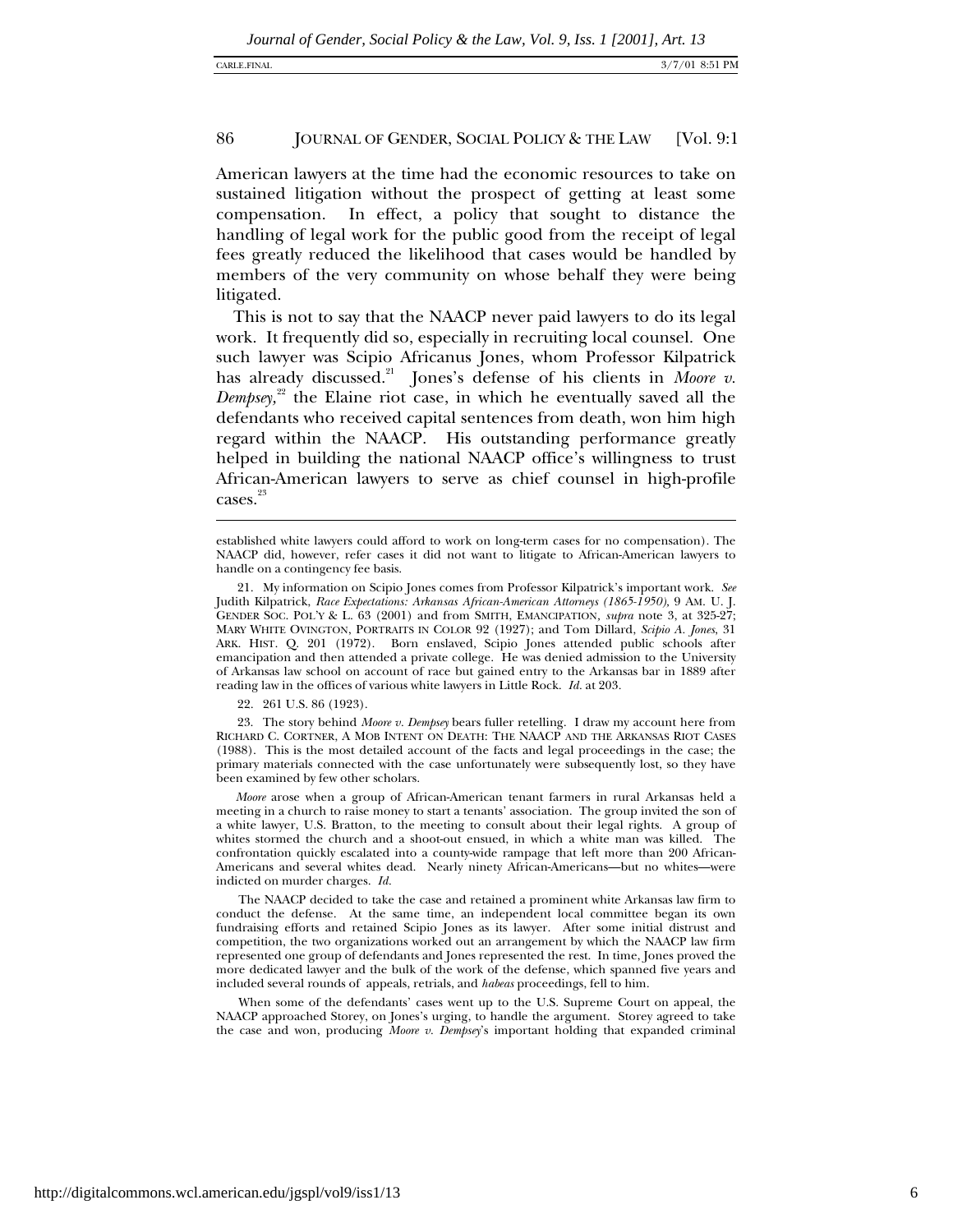Jones is not the only example of grassroots lawyer-activism in this period in which the lawyer received modest compensation for the legal work performed. There were quite a few other lawyers in communities around the country, very much like the lawyers whose civil rights and other professional activities Professor Kilpatrick has documented in her important research on Arkansas, $44$  who were fighting important civil rights battles using similar lawyering models.<sup>25</sup> The national NAACP office did not seek to promote this grassroots model of public interest lawyering, however; instead, in this early era it sought to recruit the most professionally successful and powerful counsel available, especially for high-profile test cases it hoped to litigate before the U.S. Supreme Court.<sup>26</sup>

This policy, of seeking elite, high-profile lawyers to volunteer their legal services to the NAACP for no fee, had some positive effects and some negative ones. To the good, having lawyers such as Moorfield Storey in the public spotlight gave the organization power and credibility it would not otherwise have had in its early years. To the bad, this policy kept elite white lawyers in charge of the NAACP's legal agenda until well into the 1930s. While a lawyer such as Moorfield Storey could lend great personal and professional capital to the NAACP, he could also, by virtue of his very prominence, hold back the organization in certain respects.

One example of Storey's power in this respect comes from the NAACP's work for national anti-lynching legislation.<sup>27</sup> That campaign had begun as a public education and investigation effort, which Storey wholeheartedly supported.<sup>28</sup> When the NAACP planned a national conference on lynching, to be held in 1919, Storey

l

25*. See* SMITH, *supra* note 3, at 352-54 (detailing how African-American lawyers throughout the country resisted mob rule and intimidation to make new civil rights law).

28. For a discussion of the general shift among Progressive-Era activists from educational campaigns to calls for state and federal legislative action, see ROBERT H. WIEBE, THE SEARCH FOR ORDER 1877-1920, 140-71, 198-212 (1967).

defendants' due process rights. *Compare* Frank v. Magnum, 237 U.S. 309 (1915) (holding the Court would apply an extremely deferential standard of scrutiny in cases raising due process violations based on allegations of mob-dominated trials), *with* Moore v. Dempsey, 261 U.S. 86, 92 (remanding case to lower court with instructions to conduct fuller factual inquiry into conditions surrounding trial, based on evidence the lower court had already considered in dismissing defendants' habeas corpus petition).

<sup>24</sup>*. See* Kilpatrick, *supra* note 21.

<sup>26.</sup> Carle, *From Buchanan to Button*, *supra* note 10.

<sup>27.</sup> My account here draws William B. Hixson, *Moorfield Storey and the Defense of the Dyer Antilynching Bill*, 42 NEW ENG. Q. 65-81 (1969) [hereinafter Hixson, *Defense of the Dyer Anti-lynching Bill*], and my own review of Storey's correspondence in several manuscript collections housed at the Library of Congress in Washington, D.C. *See* PAPERS OF THE NAACP (University Publications of Am., 1982) (microfilm edition); ARTHUR B. SPINGARN PAPERS, Box 6, Folders dated 1919- 1921; MOORFIELD STOREY PAPERS, Box 2, Folder dated 1919-1921.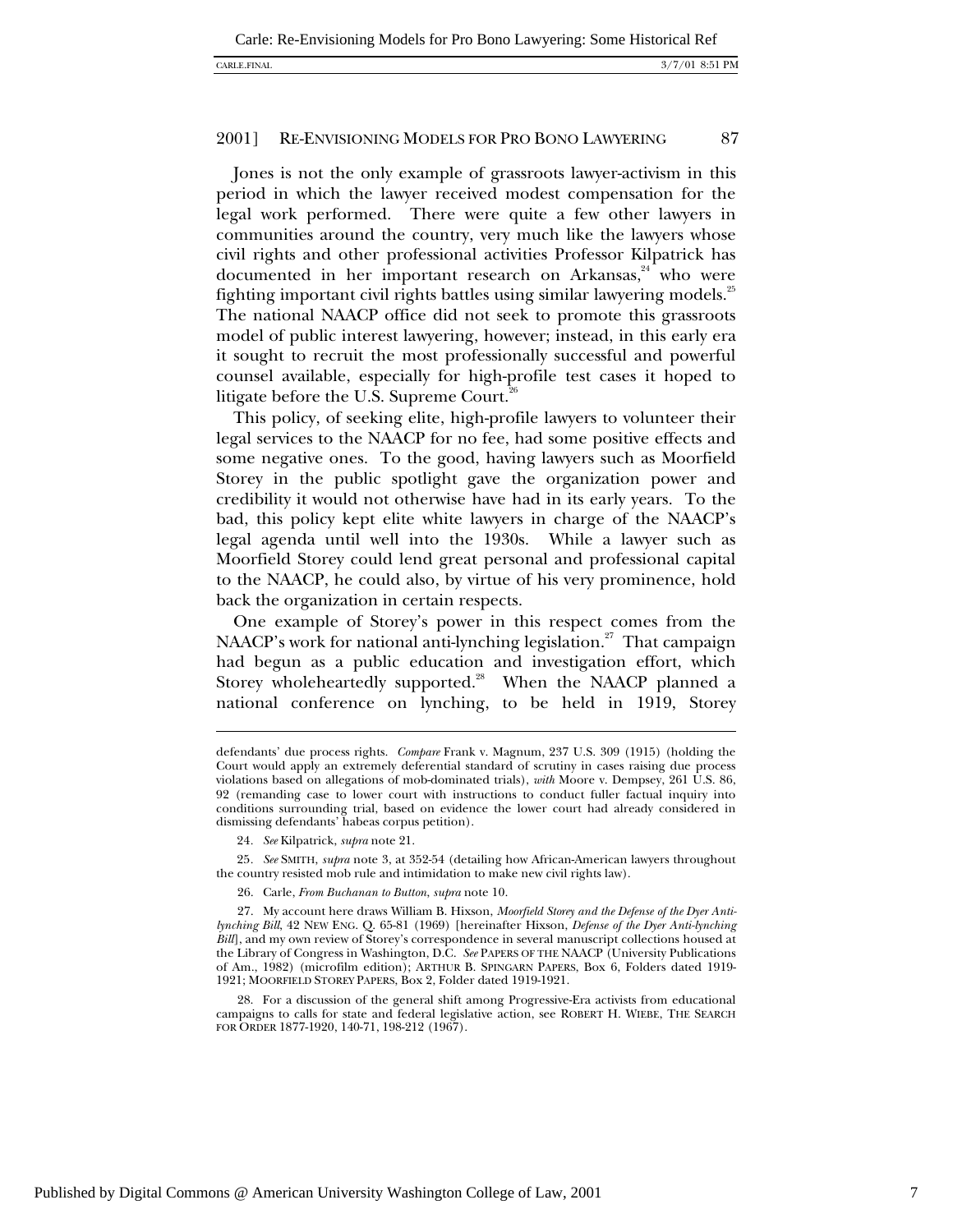energetically served as chair, drawing up long lists of prominent lawyers with whom he was acquainted and sending them personal letters urging them to become signatories to the call for the conference. Despite the organization's enormous efforts, however, turnout at the conference proved disappointing and the NAACP started to consider other avenues to address the lynching crisis.<sup>29</sup>

This revelation that public education would not solve the lynching crisis came as far more of a surprise to Storey than it did to NAACP Acting Secretary James Weldon Johnson<sup>30</sup> and Assistant Secretary Walter White,<sup>31</sup> both African-Americans who had experienced near lynchings personally.<sup>32</sup> These NAACP staff members began to push the NAACP to refocus its resources on a new strategy: a national campaign for passage of legislation that would make lynching a federal crime. Johnson spearheaded and served as chief lobbyist of this campaign, with assistance from White.<sup>33</sup> But Storey questioned the proposed statute's constitutionality under Supreme Court precedents holding that the Reconstruction Era Amendments did not reach private individuals' lawless action.<sup>34</sup> As Storey's biographer describes, Storey found himself in a quandary between two deeply held beliefs: his abhorrence of lynching and desire to do something to stop it, on the one hand, and a strong professional commitment to the Supreme Court's interpretations of the Constitution as pronouncements of unambiguous law, on the other.<sup>35</sup>

32*. See* ZANGRANDO, *supra* note 29, at 32-33 (stating Johnson was almost lynched for talking to a white woman as was White for investigating the 1906 Atlanta riot).

-

<sup>29.</sup> The NAACP antilynching campaign is detailed at length in ROBERT L. ZANGRANDO, THE NAACP CRUSADE AGAINST LYNCHING 1909-1950 (1980) (describing strategies that the NAACP implemented in order to combat lynching, which included "open meetings" in localities nationwide, protest marches, public education efforts, and anti-lynching legislation at both state and federal levels).

<sup>30.</sup> Johnson was a renowned songwriter and poet of the Harlem Renaissance and had formerly been a lawyer. He was, indeed, the first African-American admitted to the Florida bar following Reconstruction. *See* JAMES WELDON JOHNSON, ALONG THIS WAY: THE AUTOBIOGRAPHY OF JAMES WELDON JOHNSON 141-44 (6th ed. 1938); SMITH, *supra* note 3, at 279.

<sup>31.</sup> S*ee generally* WALTER WHITE, A MAN CALLED WHITE: THE AUTOBIOGRAPHY OF WALTER WHITE (2d ed. Univ. of Georgia Press 1995).

<sup>33.</sup> For an account of how Johnson's leadership gradually changed the racial composition of those in charge of the NAACP, see August Meier & Elliott Rudwick, *The Rise of the Black Secretariat in the NAACP, 1909-35, in* ALONG THE COLOR LINE: EXPLORATIONS IN THE BLACK EXPERIENCE 94-127 (1976).

<sup>34</sup>*. See* The Civil Rights Cases*,* 109 U.S. 3, 23-25 (1883) (holding that the Fourteenth Amendment does not reach beyond state action to private discrimination)*;* United States v. Harris, 106 U.S. 629, 641 (1883) (declaring unconstitutional criminal provision of Civil Rights Act of 1875 that prohibited private conspiracies to deprive persons of their civil rights); United States v. Cruikshank, 92 U.S. 542, 556-57 (1875) (invalidating criminal indictment of men engaged in lynching of African-American on the ground that the indictment failed to sufficiently allege interference with constitutionally protected rights).

<sup>35</sup>*. See* Hixson, *Defense of the Dyer Anti-lynching Bill*, *supra* note 27, at 65, 68 (characterizing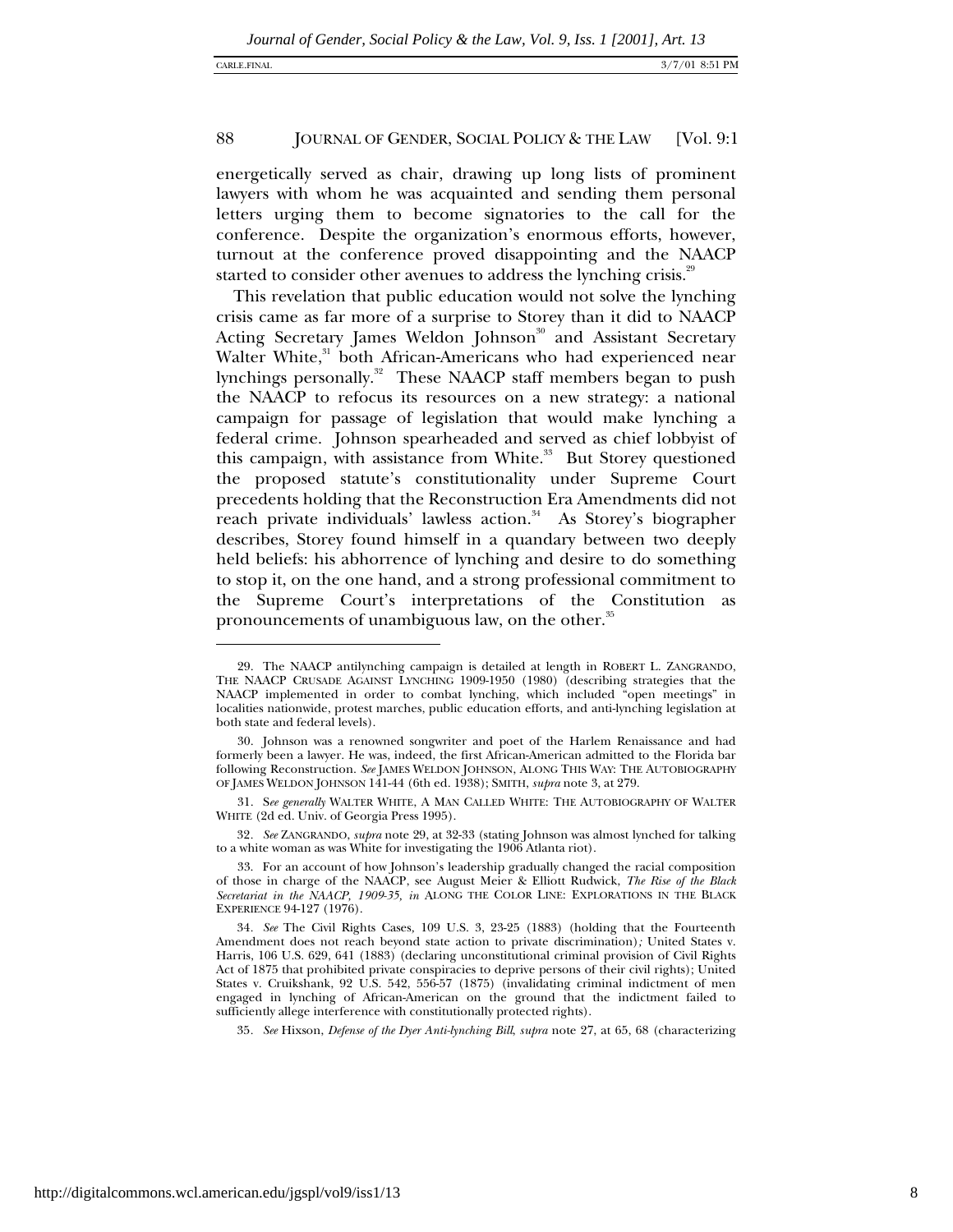Storey's ambivalence greatly frustrated Johnson and White and other organizers of the anti-lynching campaign. Worse yet, Storey's reticence weakened the NAACP's lobbying efforts at key moments. At first, Storey refused to testify in support of the NAACP's proposed legislation. Storey eventually offered to appear before the House Committee on the Judiciary to speak on the need for further investigation into the problem of lynching, but refused to press the Committee to move the bill forward. Johnson and White, viewing such half-hearted testimony as more harmful than helpful, did not follow up on Storey's offer.

Storey's absence from the hearings was conspicuous to those expecting the organization's president to lend his considerable weight to the campaign. Albert E. Pillsbury, a prominent lawyer who had written an article arguing for federal anti-lynching legislation,<sup>36</sup> wrote to Johnson to warn that Storey's absence would play into the hands of the Southern Democrats, who were using the threshold issue of constitutionality to suppress the bill's advancement. $37$  Storey eventually did express support for a federal antilynching measure to members of Congress in letters and a brief,<sup>38</sup> but, despite being urged to do so, never agreed to appear personally before Congress to support the bill on the NAACP's behalf, leaving the job of orally defending his written brief to Herbert Stockton, a young Wall Street lawyer. In 1922 the Dyer bill passed the House and emerged from the Senate Judiciary Committee, but was quickly scuttled in the full Senate as election time approached, signaling the end of more than a decade of intense work by the NAACP.

### NATIONAL CONSUMERS LEAGUE

The National Consumers League had a similar, mixed experience

l

Storey as a literal reader of the Constitution but also as an abolitionist who had difficulty reconciling his complex political views and personal feelings).

<sup>36</sup>*. See* Albert E. Pillsbury, *A Brief Inquiry into a Federal Remedy for Lynching*, 15 HARV. L. REV. 707, 707-13 (1901) (arguing that the United States owes its citizens protection from the harm of lynching).

<sup>37.</sup> Copies of this sequence of correspondence is on file with the author.

<sup>38.</sup> ZANGRANDO, *supra* note 29, at 69. Storey's biographer has argued that, in putting his name on a brief supporting the Dyer bill's constitutionality, Storey showed that he had changed his mind about the bill and that, after great personal conflict, Storey in the end abandoned his allegiance to a natural-law view of the Supreme Court's interpretations of the Constitution in favor of his stronger allegiance to the NAACP's policy objectives. *See* HIXSON, *Defense of the Dyer Anti-lynching Bill*, *supra* note 27, at 79-81. Walter White, the NAACP staff member in most frequent contact with Storey about the Dyer legislation, was convinced, however, that Storey never fully lent his support to the NAACP's legislative campaign. *Id*. at 80 n.55 (citing WALTER WHITE, ROPE AND FAGGOT: A BIOGRAPHY OF JUDGE LYNCH 219 (Reprint ed. Ayer Co. Publishers, Inc. 1992) (1929)).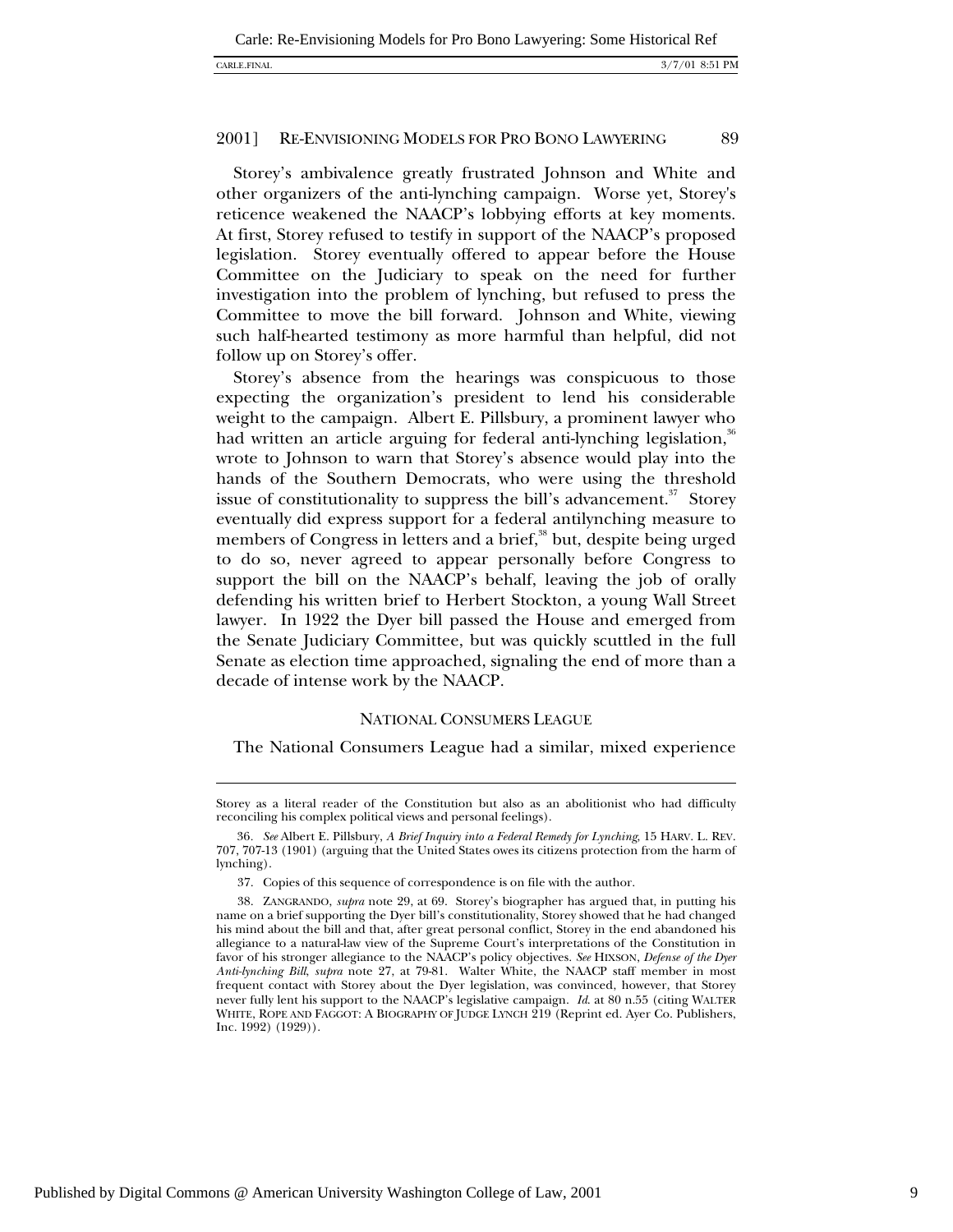in relying on lawyers with great public stature to bring its programs before the public eye. In some respects, the NCL was a very different organization than the NAACP. The NAACP, for all its national office, top-down control, was supported from the start by an extensive, growing, grass-roots membership, and consciously and very successfully used its court victories to organize a strong base in African-American communities across the country. The NCL, in contrast, was never a grassroots membership organization composed of the people it sought to help. Instead, the NCL was made up of socially prominent women–"society ladies"–mostly from the east and midwest, who had time on their hands to volunteer for charitable causes and were concerned about the plight of women less fortunate than themselves.<sup>39</sup> Indeed, the leaders who articulated the NCL's organizing philosophy, somewhat like the members of the NAACP's first national legal committee, thought that they gained greater credibility by *not* being composed of the people whose interests were affected by their organization's work.

In the place of a strong membership base, the NCL had, from 1899 to 1932, a charismatic national leader in the person of Florence Kelley.<sup>40</sup> Kelley was a socialist and a settlement house worker. She lived for years at Chicago's Hull House and was a close friend of Jane Addams. A strong personality, Kelley displayed an interesting mix of old fashionedness, even for her time, and forward looking thinking.<sup>41</sup> She was a trained and licensed lawyer but she did not claim this status, preferring to stake out the moral high ground based on her claims to a special "feminine" sensibility.<sup>42</sup> Much as the NAACP's leaders did, Kelley decided that the NCL should recruit white male lawyers with the highest professional credentials to serve as legal figureheads. One such lawyer was Louis Brandeis.

<sup>39</sup>*. See* Susan D. Carle, *Gender in the Construction of the Lawyer's Persona*, 22 HARV. WOMEN'S L.J. 239, 256 (1999) [hereinafter Carle, *Lawyer's Persona*] (outlining the makeup of the NCL).

<sup>40</sup>*. See generally* KATHRYN KISH SKLAR, FLORENCE KELLEY AND THE NATION'S WORK: THE RISE OF WOMEN'S POLITICAL CULTURE, 1830-1900 (1995) (examining Kelley's life prior to her leadership in the NCL, particularly her role as an activist during the Progressive Era and her advocacy of women's issues). Kelley arrived at Hull House at the end of 1891. *Id.* at 171. Hull House was a settlement house founded in 1889 by Jane Addams and Ellen Gates Starr, *id.* at 172, who were dedicated to "the expansion of civil society in which women could play a substantial role." *Id.* at 176. Kelley remained at Hull House until the spring of 1899 when she left for New York to take the Secretary position at the NCL. *Id.* at 311.

<sup>41.</sup> As Kelley's friend and colleague Josephine Goldmark explained: "[Kelley's] deeprooted feminism, her passionate championship of the rights of women, her denunciation of wrongs still suffered by them were never in conflict with her fundamental belief in the claims of the family. She was, in the intensity of that belief, what might today be called old-fashioned." JOSEPHINE GOLDMARK, IMPATIENT CRUSADER 18 (1953).

<sup>42</sup>*. See* Carle, *Lawyer's Persona, supra* note 40, at 263-65 (analyzing reasons Kelley eschewed a public identity as a lawyer).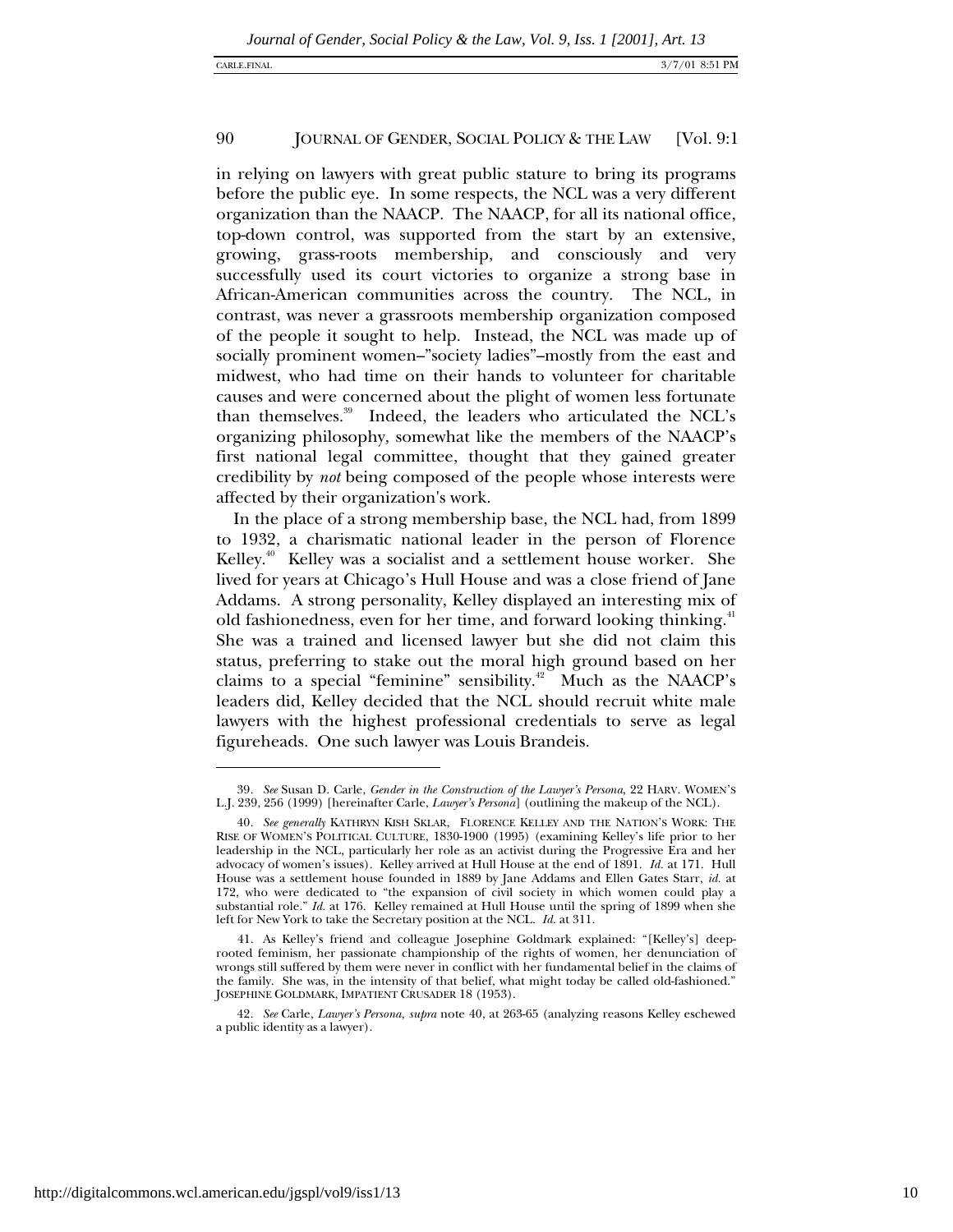Brandeis was a successful and well-respected Boston lawyer, different from Moorfield Storey in ethnicity and perspective (Brandeis was Jewish, Storey Protestant; Brandeis a progressive; Storey a legal traditionalist) but of similar elite professional stature. Goldmark happened to be Brandeis's sister-in-law, and this connection gave Kelley entree to persuade Brandeis to lend his name to NCL briefs defending protective labor statutes.<sup>43</sup> Like the NAACP's lawyers, Brandeis accepted no fee for his work, and believed that refusing to do so left him free to pursue "the public interest," as Clyde Spillenger has explored in his important article.<sup>44</sup>

In 1916, Brandeis was appointed to the U.S. Supreme Court, and passed his public interest work for the NCL on to his protege, Felix Frankfurter. Frankfurter continued Brandeis's previous practice of lending his name to NCL briefs, which, in this time period, were drafted by Molly Dewson. Dewson, a new assistant to Florence Kelley, would go on to play a role in Franklin Roosevelt's inner circle during the New Deal.<sup>45</sup>

Thus, the NCL, like the NAACP, gained a lot by having lawyers outside its own ranks, of the stature of Moorfield Storey, Louis Brandeis and Felix Frankfurter, serving as legal figureheads. For both organizations, this strategy brought respect, recognition, and legal success. But Frankfurter, much like Moorfield Storey, sometimes got in the way of his client organization's wishes. This happened in the aftermath of *Adkins v. Children's Hospital*,<sup>46</sup> the case in which the U.S. Supreme Court reversed course from the sympathy it had shown for protective labor legislation in *Muller v. Oregon.* In *Adkins*, the Court struck down a District of Columbia minimum wage law for women, on the rationale that women no longer needed special protections that interfered with their "rights to freedom of contract" after the Nineteenth Amendment granted them the right to vote.47 *Adkins* spelled the end of the NCL's success in defending its protective labor legislation and Kelley was understandably troubled

47*. Id.* at 553.

<sup>43.</sup> Josephine Goldmark provides a first-hand account of the meeting in which Kelley and Brandeis negotiated over the terms under which Brandeis agreed to participate in the *Muller* case. *See* GOLDMARK, *supra* note 42, at 154-55. A general account of the working relationship between Brandeis and Goldmark in *Muller* and other cases can be found in PHILIPPA STRUM, LOUIS D. BRANDEIS: JUSTICE FOR THE PEOPLE 114-31 (1984).

<sup>44</sup>*. See* Spillenger, *supra* note 19, at 1477-87.

<sup>45</sup>*. See generally* SUSAN WARE, PARTNER AND I: MOLLY DEWSON, FEMINISM, AND NEW DEAL POLITICS (1987) (describing Molly Dewson's work on *Adkins v. Children's Hospital* and her later involvement in the New Deal).

<sup>46. 261</sup> U.S. 525 (1923).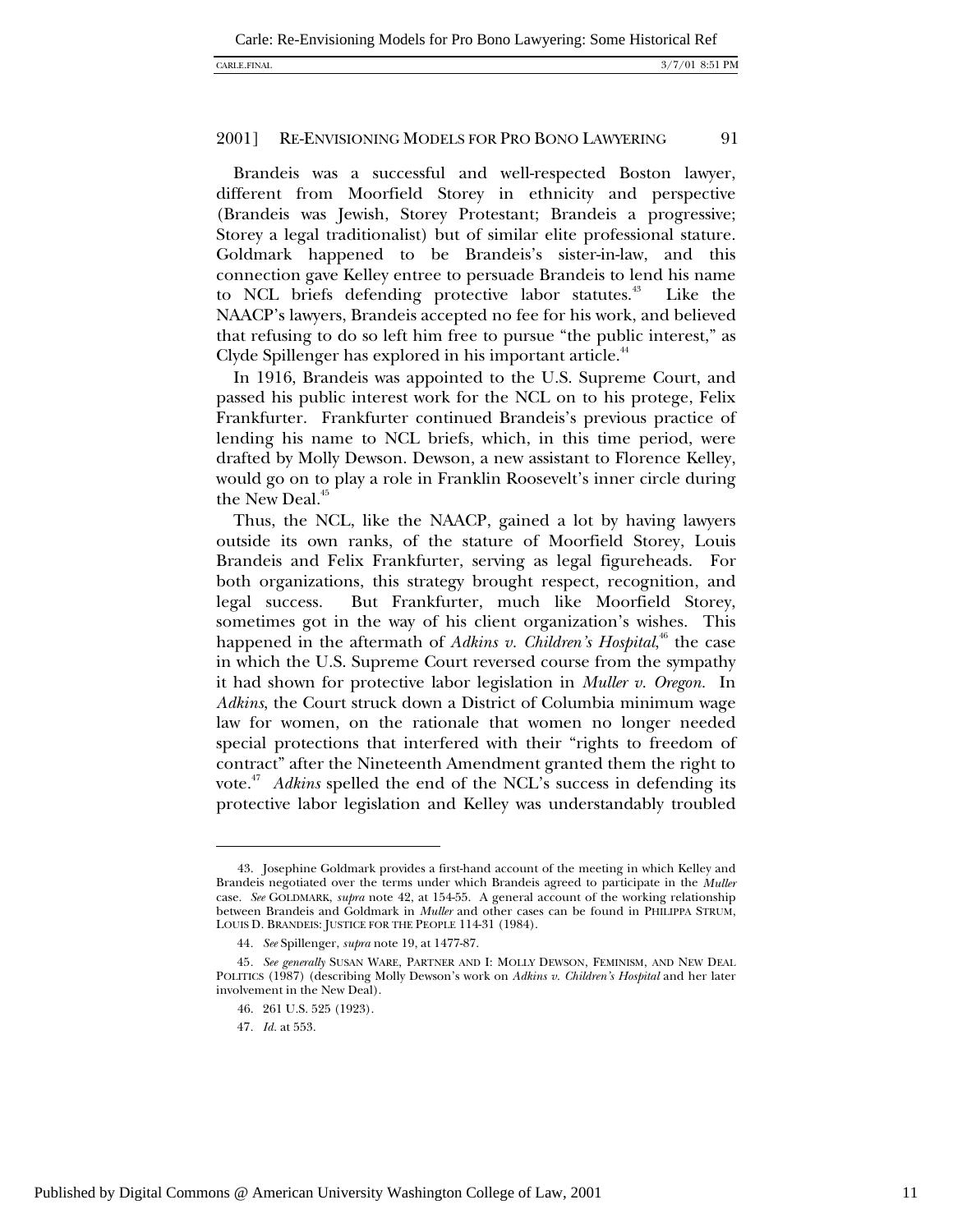by its effects.<sup>48</sup>

Kelley quickly decided that the NCL should spearhead a campaign for passage of a constitutional amendment that would prohibit the U.S. Supreme Court from striking down state labor legislation.<sup>49</sup> Frankfurter was deeply opposed to this plan, believing, much as Moorfield Storey had, that the strategy his client had proposed violated constitutional law norms that were shared by members of his insider legal culture. Frankfurter therefore used his considerable influence within the NCL to mount a battle against Kelley. Archival records show him attending chapter meetings in Boston to argue against Kelley's proposal and scheming in correspondence with Robert Szold, another progressive lawyer who worked pro bono for the NCL, to "put on their fighting armor" and stop Kelley from "running away with her own ideas when we don't believe in them."<sup>50</sup> These actions are a far cry from the kind of "client centered lawyering" we teach in law schools today.<sup>51</sup>

The struggle between Kelley and her male lawyers ended in a stalemate. No constitutional amendment passed, of course, and the NCL lost momentum in the 1920s. Kelley clashed with equal rights feminists such as Alice Paul of the National Women's Party, about whom we will hear more from Professor Hamm.<sup>52</sup> In 1932, Kelley died, believing that the NCL's work to protect women workers from harsh labor conditions had largely come to naught. But some of the social policy ideas she had passed on to a new generation of women, such as Molly Dewson and others active in the NCL, became national policy during the New Deal.<sup>53</sup>

\* \* \* \* \*

So what does this all mean as we sit here thinking about the

 $\overline{a}$ 

52. Richard Hamm, *Mobilizing Legal Talent for a Cause: The National Woman's Party and the Campaign to Make Jury Service for Women*, 9 AM. U.J. GENDER, SOC. POL'Y & L. 97 (2001).

<sup>48</sup>*. See* Carle, *supra* note 40, at 260-61.

<sup>49</sup>*. Id*.

<sup>50</sup>*. Id.* at 261 & nn.82 & 83.

<sup>51.</sup> Important discussions of this model of "client-centered" or "collaborative" lawyering, which is sensitive to the expressed interests of clients and engages in a process of dialogue in lieu of lawyer domination, include Robert D. Dinerstein, *Client-Centered Counseling: Reappraisal and Refinement*, 32 ARIZ. L.J. 501, 511-56 (1990) (explaining and marshalling arguments in favor of client-centered counseling); Binny Miller, *Give Them Back Their Lives: Recognizing Client Narrative in Case Theory*, 93 MICH. L. REV*.* 485, 485-576 (1994) (examining how clients' life experiences provide the narrative for developing case theory); Lucie E. White, *Subordinating Rhetorical Survival Skills and Sunday Shoes: Notes on the Meaning of Mrs. G.*, 38 BUFF. L. REV. 1, 46 (1990) (discussing self-critique of White's impulses to substitute her lawyerly judgments for the story her client wanted to tell in a welfare rights hearing).

<sup>53</sup>*. See* WARE, *supra* note 45, at 97-102.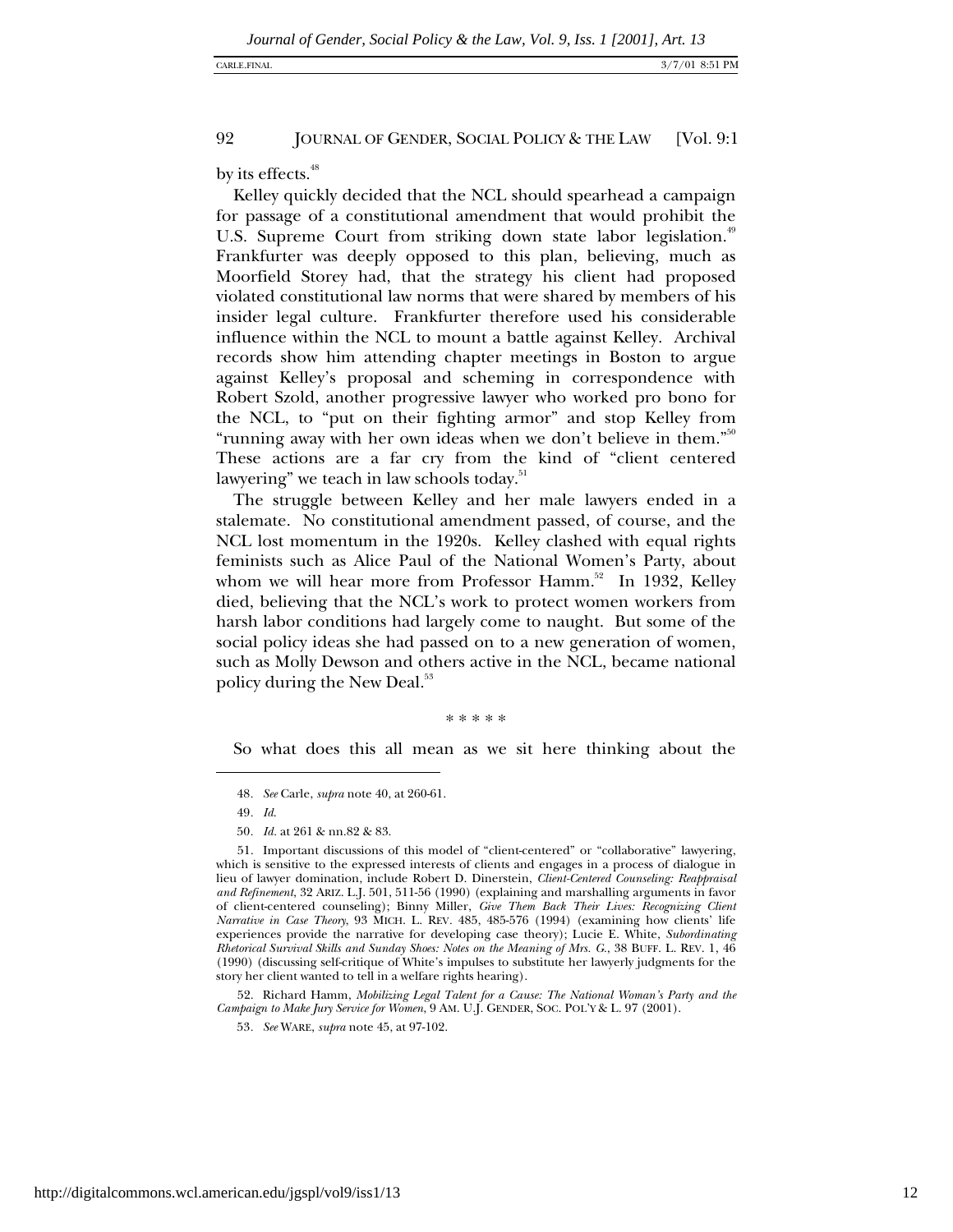## CARLE.FINAL 3/7/01 8:51 PM

### 2001] RE-ENVISIONING MODELS FOR PRO BONO LAWYERING 93

historical heritage of pro bono lawyering? Both of my case studies are similar in that national public interest advocacy organizations relied on outside lawyers, recruited from the upper echelons of the bar, to lend them credibility and social capital before the public and the courts. In both cases, these arrangements benefited the advocacy organizations in important ways. But in both cases the lawyers involved, by virtue of their disproportionate social resources and power, imposed their ideas of the public interest on their client organizations' leaders. Now folklore, at least, has it that Brandeis was prone to taking a similar heavy handed approach in counseling his paying clients.<sup>54</sup> But Moorfield Storey was not-he does not, for example, appear to have let his anti-imperialism views affect his representation of the United Fruit Company, a notoriously bad actor in Latin America in this period and later.<sup>55</sup>

I suggest that these lawyers did not find their conduct vis-a-vis their clients problematic because they conceived of the public interest in early twentieth century terms, as unitary and consensual. These early twentieth century lawyers had an abiding faith in the ability of social science and empirical inquiry to provide the right answers to public policy questions and thought that, with sufficient study and education, everyone would agree on such answers.<sup>56</sup>

This is a faith that we at the start of the twenty-first century have largely lost. We fight a lot about identity politics-about the idea that one's experiences in society shape one's views of what is good policy, and that without representation of affected groups important insights will be overlooked. At their most radical extreme these claims are very controversial. But basic notions of interest group pluralism are integral to most contemporary thinking about how public policy should be made.

Those ideas, in turn, make issues about how to serve as a lawyer for the public interest far more complex and problematic than Moorfield Storey, Louis Brandeis, or Felix Frankfurter would ever have considered them. We do not today think of "the public interest" as something about which we are likely to reach consensus. Instead, our notions of public interest lawyering are anchored in ideas about

<sup>54</sup>*. See* Spillenger, *supra* note 18, at 1473-74 (describing instances in which Brandeis acted as "counsel for the situation" even though he had been retained by a particular client).

<sup>55.</sup> For a discussion of United Fruit Company's actions in Central America during the early twentieth century, see generally PAUL J. DOSAL, DOING BUSINESS WITH THE DICTATORS: A POLITICAL HISTORY OF UNITED FRUIT IN GUATEMALA: 1899-1944 (1993); CHARLES D. KEPNER & JAY H. SOOTHILL, THE BANANA EMPIRE: A CASE STUDY OF ECONOMIC IMPERIALISTS (1935) .

<sup>56.</sup> *Cf*. Susan D. Carle, *Lawyer's Duty to Do Justice: A New Look at the History of the 1908 Canons* 24 LAW & SOC. INQUIRY 1, 27 (1999) (discussing world view of Progressive Era lawyers).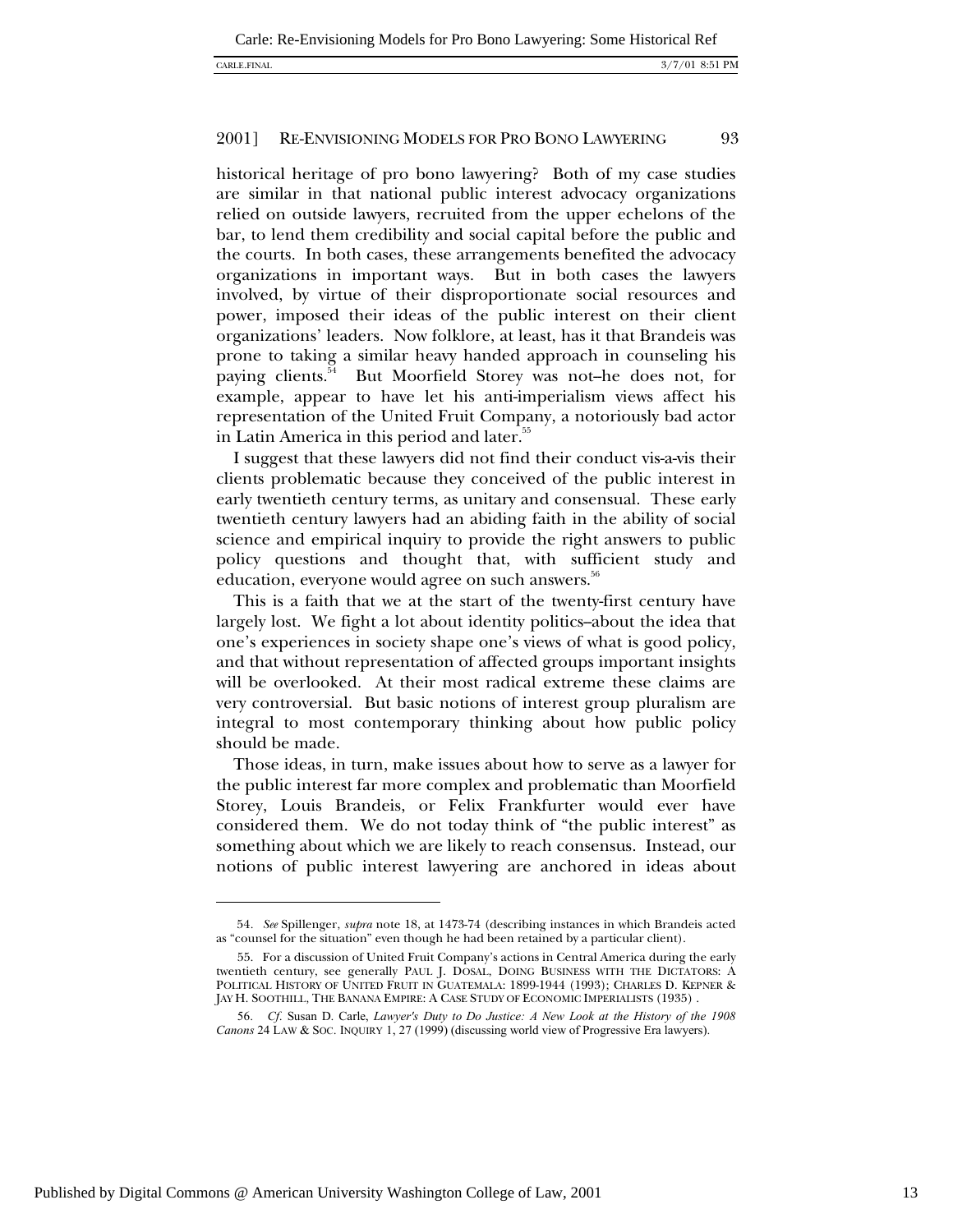increasing the voice of the underrepresented. Thus, Rule 6.1 provides that lawyers should give approximately fifty hours per year to pro bono work and that work should primarily involve working for no fee for persons of limited means or organizations serving persons of limited means. This is the representation enforcement idea--the idea that giving good legal representation to people without the ability to hire high priced legal talent will advance the public interest. But why should this idea be coupled with the idea that the legal work must be done for no fee?

It is as if acceptance of a fee from a client somehow "taints" the nature of the representation. But it is hard to understand why this should be so if we understand public interest lawyering as amplifying the voice of the less powerful, rather than allowing elite lawyers to pursue their own ideas of the public interest. Is it possible that this distaste for the acceptance of fees in doing pro bono work stems from the ideas of early twentieth century lawyers, such as those for the NCL and the NAACP, that accepting no fees leaves lawyers freer to pursue their own ideas of good public policy, even when they conflict with their clients? I am not here suggesting that this is all that lies behind the conflation of pro bono and no-fee work, but I do think that we have a long way to go in carefully thinking through what we mean by "public interest" lawyering and how closely we think such lawyering should be connected to a client's expressed desires, rather than to a political or ideological agenda separate from the client's wishes.

We might also ask whether conflating the notions of pro bono work and work without any fee tends to perpetuate a system in which pro bono or "public interest" law is dominated by two nonrepresentative groups of American lawyers: first, corporate law firms that can afford to let their associates cut their teeth handling pro bono cases and, second, the tiny handful of lawyers able to get work at the few surviving nonprofits engaged in public interest advocacy. Why should only these lawyers shape our nation's public interest agenda?

What happened to the grass roots public interest litigation model exemplified by lawyers such as those about whom Professor Kilpatrick has written, who pursue legal work for political and ideological reasons but accept modest fees from clients, when possible, in order to keep their practices afloat? In this category of lawyers I would include many plaintiffs' employment law, civil rights, union-side labor, and criminal defense firms, as well as others.<sup>57</sup> These firms

-

<sup>57.</sup> For a description of one such firm, see MICHAEL J. KELLY, LIVES OF LAWYERS: JOURNEYS IN THE ORGANIZATIONS OF PRACTICE 145-66 (University of Michigan Press 1996) (describing the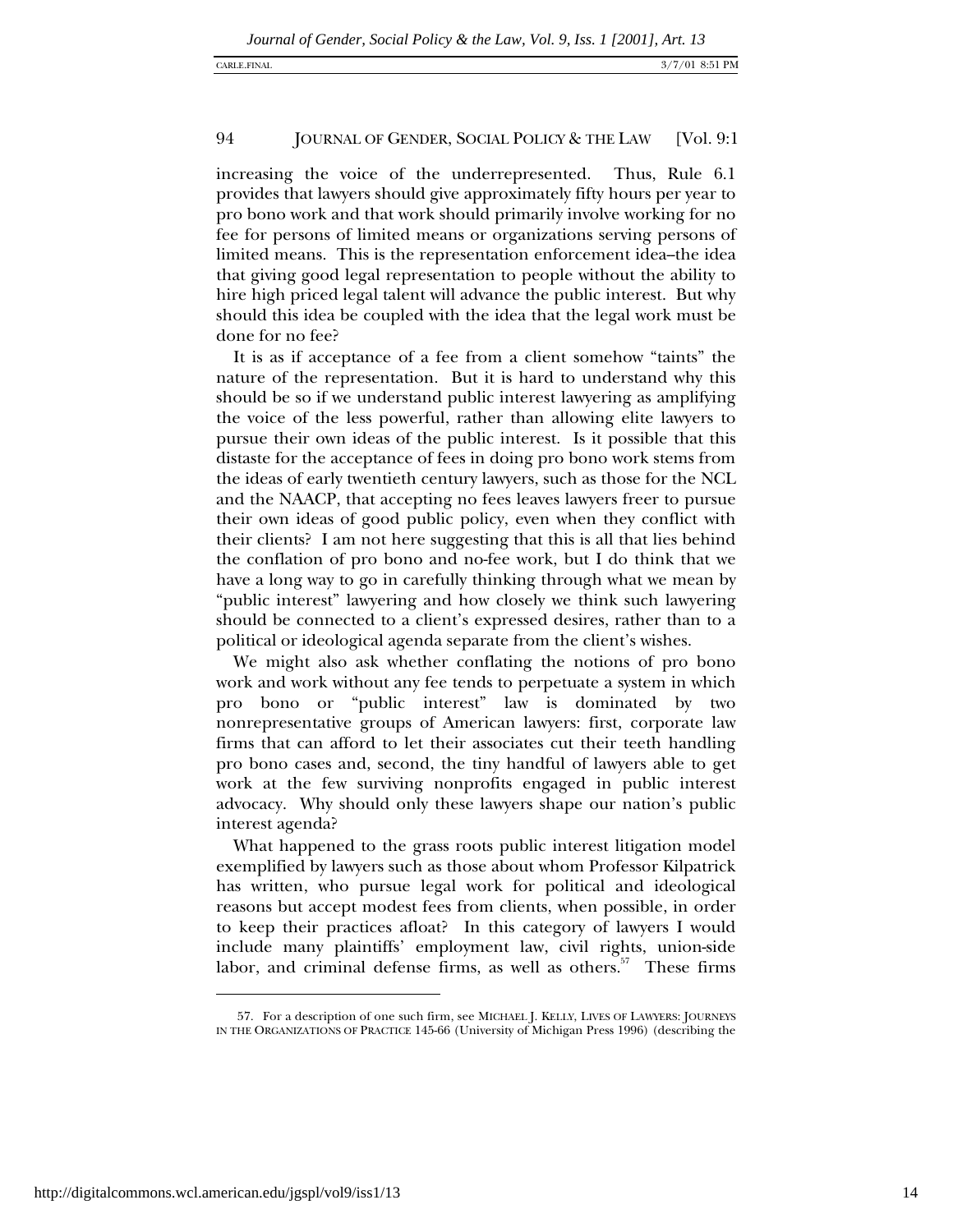charge fees (much lower than the market rate, to be sure), and thus do not fit within the core definition of pro bono service in ABA Model Rule of Professional Responsibility  $6.1(a)$ <sup>58</sup> But this manner of providing legal services to underrepresented interests has much to commend it, including, possibly, as I've already mentioned, heightened loyalty to the clients represented.<sup>59</sup>

I hasten to add that, in making this point, I am not intending to suggest that all lawyers are engaged in public interest work when they represent fee paying clients, or that representing a client paying reasonable fees is just as valuable in advancing the public interest as representing a client who can pay no fee at all. What I am questioning is the rigidity with which we insist on preserving the distinction between paid legal work and unpaid, "pro bono" legal service.<sup>60</sup>

Not insignificantly, this distinction is yet another variant of the rigid public/private distinction that scholars have attacked in many other contexts.<sup>61</sup> That distinction has no more obvious claim to

l

60. Another place in which this rigid distinction is apparent is in the U.S. Supreme Court's rulings on the constitutionality of legal ethics rules prohibiting client solicitation and related practices. The Court has held that lawyers working for legal advocacy organizations structured as nonprofits are constitutionally exempt from such anti-solicitation rules on First Amendment grounds, but that lawyers in fee-for-service arrangements can be prosecuted under such rules, even, presumably, for the identical conduct. *Compare* Ohralik v. Ohio State Bar Ass'n*,* 436 U.S. 447, 468 (1978) (upholding state bar's prosecution of a personal injury lawyer for client solicitation), *with In re* Primus, 436 U.S. 412, 439 (1978) (invalidating, in case decided on same day as *Ohralik*, South Carolina's prosecution, under disciplinary rules almost identical to those of Ohio, of ACLU lawyer who solicited client with offer of free legal services); *see also* Florida Bar v. Went For It, Inc*.*, 515 U.S. 618, 632-33 (1995) (rejecting challenge to constitutionality of state bar rules prohibiting lawyers from soliciting personal injury clients by mail within thirty days of accident). I explore this distinction, which emanates from an NAACP legal ethics case, *NAACP v. Button*, in my longer paper on the NAACP's early legal ethics experience. *See* Carle, *From Buchanan to Button*, *supra* note 10.

61*. See, e.g.* Adrienne Davis, *The Private Law of Race and Sex: An Antebellum Perspective*, 51 STAN. L. REV. 221, 223-24 (1999) (showing how private law played at least as significant a role as public law in defining race and sex relationships in the antebellum period); Jody Freeman, *The Private Role in Public Governance*, 75 N.Y.U. L. REV*.* 543, 544 (2000) (pointing out the public/private interdependence in administrative law); Julius Getman, *Labor Law and Free Speech: The Curious Policy of Limited Expression*, 43 MD. L. REV. 4, 4-22 (1984) (criticizing use of public/private distinction to curtail free speech rights in labor context); Frances Olson,

struggles of a small civil rights/criminal defense firm to stay afloat); *see also* Debra S. Katz & Lynne Bernabei, *Practicing Public Interest Law in a Private Public Interest Law Firm*; *The Ideal Setting to Challenge the Power*, 96 W. VA. L. REV. 293, 296 (1993-94) (explaining that a public interest law firm "provides maximum discretion to select cases, guided by [the firm's] views of social justice").

<sup>58</sup>*. See supra* note 19.

<sup>59.</sup> For one argument that representation of civil rights clients by nonprofits may reduce lawyers' accountability to clients' stated interests, see Derrick A. Bell, Jr., *Serving Two Masters: Integration Ideals and Client Interests in School Desegregation Litigation*, 85 YALE L.J. 470, 476-77 (1976), which argues that, in remedial cases following the NAACP's victory in *Brown v. Board of Education*, civil rights lawyers who single-mindedly pursued desegregation goals failed to take into account African-American communities' interest in improved schools.